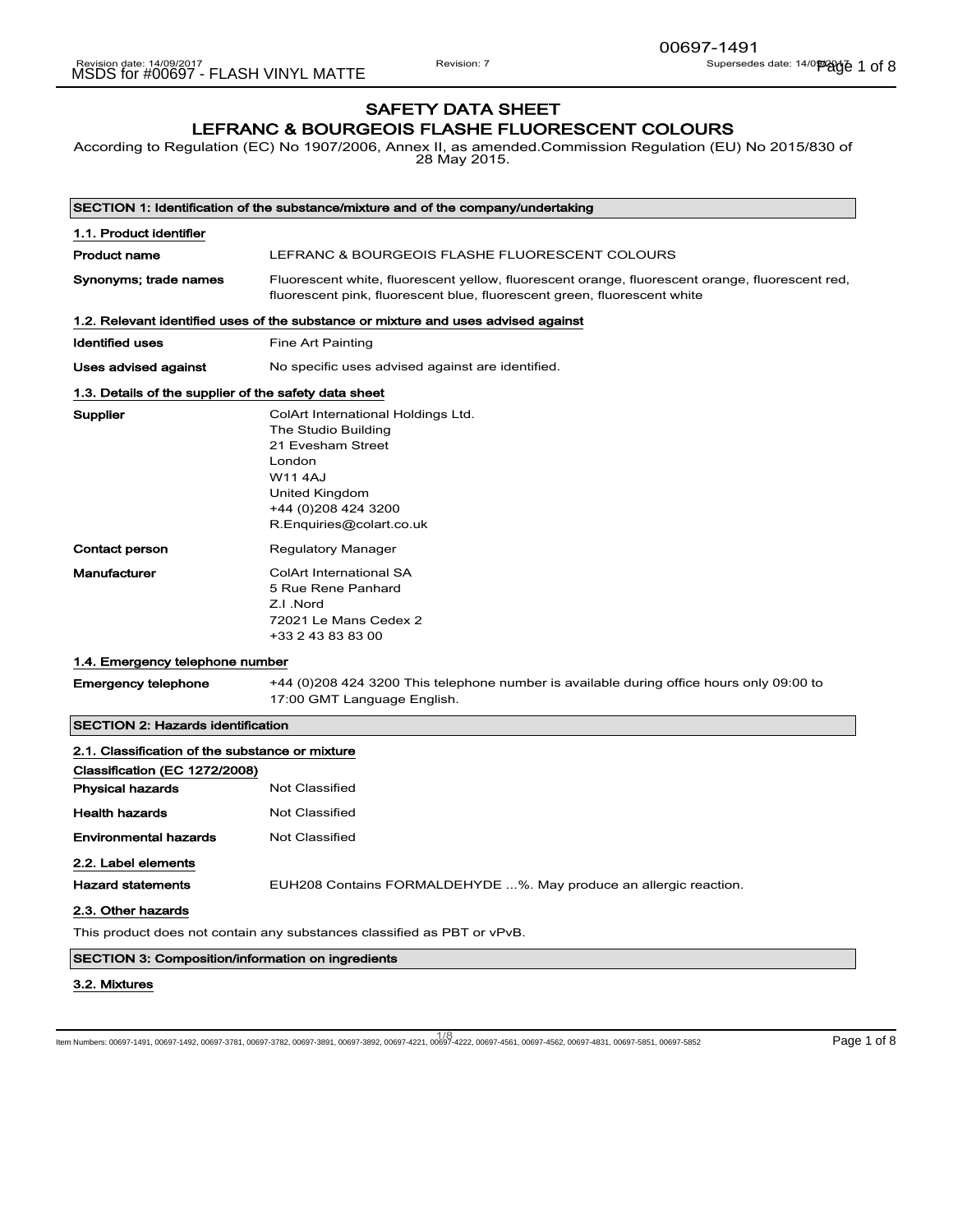| mono propylene glycol                                                                     |                                                                                                                                                                                                                                                                                                                 | $1 - 5%$                                             |
|-------------------------------------------------------------------------------------------|-----------------------------------------------------------------------------------------------------------------------------------------------------------------------------------------------------------------------------------------------------------------------------------------------------------------|------------------------------------------------------|
| CAS number: 57-55-6                                                                       | EC number: 200-338-0                                                                                                                                                                                                                                                                                            | REACH registration number: 01-<br>2119456809-23-xxxx |
| Classification<br>Not Classified                                                          |                                                                                                                                                                                                                                                                                                                 | Classification (67/548/EEC or 1999/45/EC)            |
| 2-AMINO-2-METHYLPROPANOL                                                                  |                                                                                                                                                                                                                                                                                                                 | $1 - 5%$                                             |
| CAS number: 124-68-5                                                                      | EC number: 204-709-8                                                                                                                                                                                                                                                                                            |                                                      |
| Classification<br>Skin Irrit. 2 - H315<br>Eye Irrit. 2 - H319<br>Aquatic Chronic 3 - H412 | Xi:R36/38 R52/53                                                                                                                                                                                                                                                                                                | Classification (67/548/EEC or 1999/45/EC)            |
|                                                                                           | The Full Text for all R-Phrases and Hazard Statements are Displayed in Section 16.                                                                                                                                                                                                                              |                                                      |
| <b>SECTION 4: First aid measures</b>                                                      |                                                                                                                                                                                                                                                                                                                 |                                                      |
| 4.1. Description of first aid measures                                                    |                                                                                                                                                                                                                                                                                                                 |                                                      |
| General information                                                                       | If in doubt, get medical attention promptly. Show this Safety Data Sheet to the medical<br>personnel.                                                                                                                                                                                                           |                                                      |
| Inhalation                                                                                | No specific recommendations. If throat irritation or coughing persists, proceed as follows.<br>Move affected person to fresh air and keep warm and at rest in a position comfortable for<br>breathing. Loosen tight clothing such as collar, tie or belt. Get medical attention if any<br>discomfort continues. |                                                      |
| Ingestion                                                                                 | No specific recommendations. If throat irritation or coughing persists, proceed as follows.<br>Rinse mouth. Get medical attention if any discomfort continues.                                                                                                                                                  |                                                      |
| <b>Skin contact</b>                                                                       | No specific recommendations. Rinse with water. Get medical attention if any discomfort<br>continues.                                                                                                                                                                                                            |                                                      |
| Eye contact                                                                               | Remove any contact lenses and open eyelids wide apart. Rinse with water. Get medical<br>attention if any discomfort continues.                                                                                                                                                                                  |                                                      |
| <b>Protection of first aiders</b>                                                         | Use protective equipment appropriate for surrounding materials.                                                                                                                                                                                                                                                 |                                                      |
|                                                                                           | 4.2. Most important symptoms and effects, both acute and delayed                                                                                                                                                                                                                                                |                                                      |
| General information                                                                       | The severity of the symptoms described will vary dependent on the concentration and the<br>length of exposure.                                                                                                                                                                                                  |                                                      |
| Inhalation                                                                                | No specific symptoms known. Spray/mists may cause respiratory tract irritation.                                                                                                                                                                                                                                 |                                                      |
| Ingestion                                                                                 | No specific symptoms known. May cause discomfort if swallowed.                                                                                                                                                                                                                                                  |                                                      |
| Skin contact                                                                              | No specific symptoms known. May cause discomfort.                                                                                                                                                                                                                                                               |                                                      |
| Eye contact                                                                               | No specific symptoms known. May be slightly irritating to eyes.                                                                                                                                                                                                                                                 |                                                      |
|                                                                                           | 4.3. Indication of any immediate medical attention and special treatment needed                                                                                                                                                                                                                                 |                                                      |
| Notes for the doctor                                                                      | Treat symptomatically.                                                                                                                                                                                                                                                                                          |                                                      |
| <b>Specific treatments</b>                                                                | No special treatment required.                                                                                                                                                                                                                                                                                  |                                                      |
| <b>SECTION 5: Firefighting measures</b>                                                   |                                                                                                                                                                                                                                                                                                                 |                                                      |
| 5.1. Extinguishing media                                                                  |                                                                                                                                                                                                                                                                                                                 |                                                      |

2/ 8 Item Numbers: 00697-1491, 00697-1492, 00697-3781, 00697-3782, 00697-3891, 00697-3892, 00697-4221, 00697-4222, 00697-4561, 00697-4562, 00697-4831, 00697-5851, 00697-5852 Page 2 of 8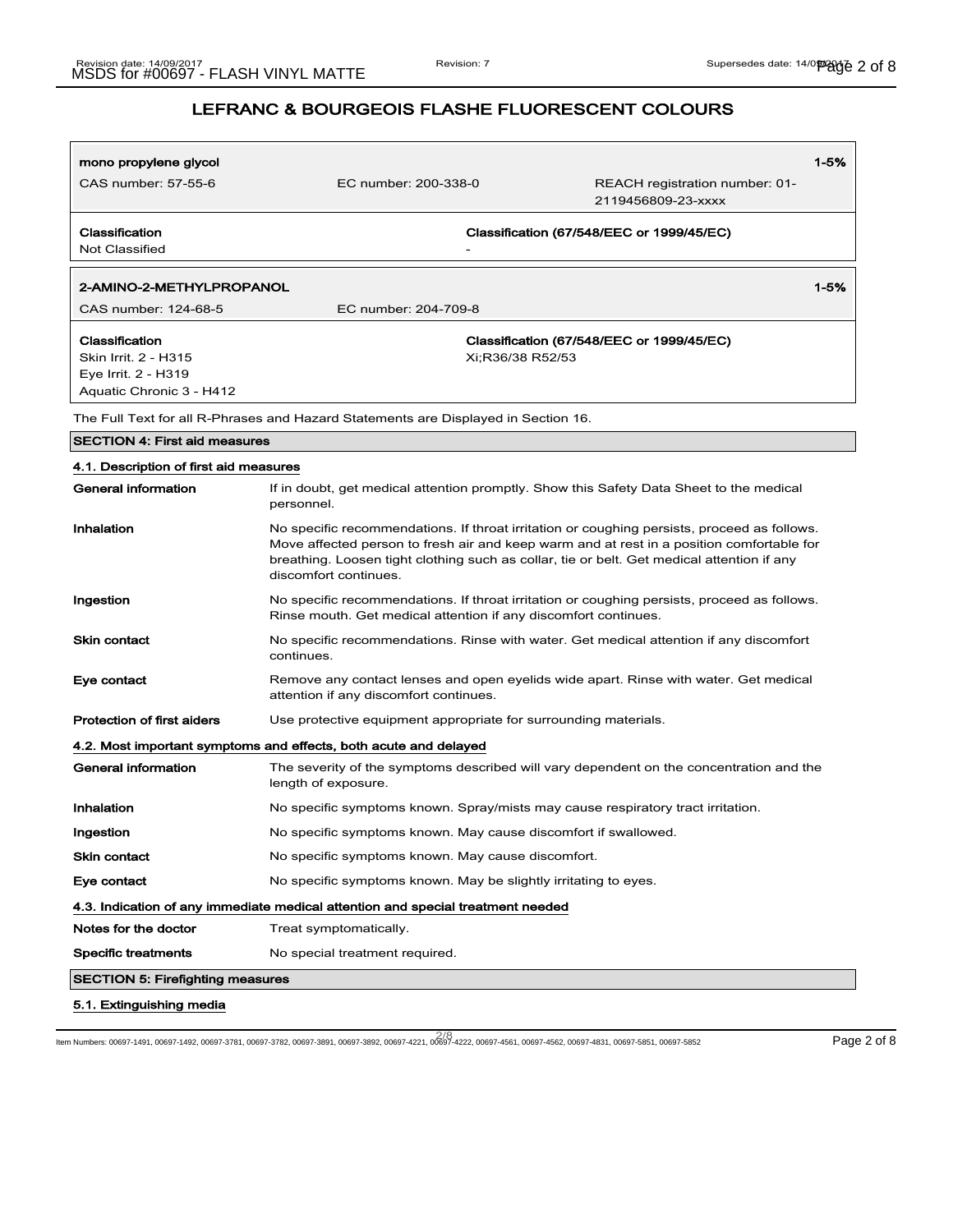| Suitable extinguishing media                               | The product is not flammable. Extinguish with alcohol-resistant foam, carbon dioxide, dry<br>powder or water fog. Use fire-extinguishing media suitable for the surrounding fire.                                                                                                                                                                                                                                                                                                                                                        |  |
|------------------------------------------------------------|------------------------------------------------------------------------------------------------------------------------------------------------------------------------------------------------------------------------------------------------------------------------------------------------------------------------------------------------------------------------------------------------------------------------------------------------------------------------------------------------------------------------------------------|--|
| Unsuitable extinguishing<br>media                          | Do not use water jet as an extinguisher, as this will spread the fire.                                                                                                                                                                                                                                                                                                                                                                                                                                                                   |  |
| 5.2. Special hazards arising from the substance or mixture |                                                                                                                                                                                                                                                                                                                                                                                                                                                                                                                                          |  |
| <b>Specific hazards</b>                                    | Containers can burst violently or explode when heated, due to excessive pressure build-up.                                                                                                                                                                                                                                                                                                                                                                                                                                               |  |
| <b>Hazardous combustion</b><br>products                    | Thermal decomposition or combustion products may include the following substances:<br>Harmful gases or vapours.                                                                                                                                                                                                                                                                                                                                                                                                                          |  |
| 5.3. Advice for firefighters                               |                                                                                                                                                                                                                                                                                                                                                                                                                                                                                                                                          |  |
| Protective actions during<br>firefighting                  | Avoid breathing fire gases or vapours. Evacuate area. Cool containers exposed to heat with<br>water spray and remove them from the fire area if it can be done without risk. Cool containers<br>exposed to flames with water until well after the fire is out. If a leak or spill has not ignited, use<br>water spray to disperse vapours and protect men stopping the leak. Control run-off water by<br>containing and keeping it out of sewers and watercourses. If risk of water pollution occurs,<br>notify appropriate authorities. |  |
| Special protective equipment<br>for firefighters           | Wear positive-pressure self-contained breathing apparatus (SCBA) and appropriate protective<br>clothing. Firefighter's clothing conforming to European standard EN469 (including helmets,<br>protective boots and gloves) will provide a basic level of protection for chemical incidents.                                                                                                                                                                                                                                               |  |
| <b>SECTION 6: Accidental release measures</b>              |                                                                                                                                                                                                                                                                                                                                                                                                                                                                                                                                          |  |
|                                                            | 6.1. Personal precautions, protective equipment and emergency procedures                                                                                                                                                                                                                                                                                                                                                                                                                                                                 |  |
| <b>Personal precautions</b>                                | No specific recommendations. For personal protection, see Section 8.                                                                                                                                                                                                                                                                                                                                                                                                                                                                     |  |
| 6.2. Environmental precautions                             |                                                                                                                                                                                                                                                                                                                                                                                                                                                                                                                                          |  |
| <b>Environmental precautions</b>                           | Avoid discharge into drains or watercourses or onto the ground.                                                                                                                                                                                                                                                                                                                                                                                                                                                                          |  |
| 6.3. Methods and material for containment and cleaning up  |                                                                                                                                                                                                                                                                                                                                                                                                                                                                                                                                          |  |
| Methods for cleaning up                                    | Reuse or recycle products wherever possible. Absorb spillage to prevent material damage.<br>Flush contaminated area with plenty of water. Wash thoroughly after dealing with a spillage.<br>Dispose of contents/container in accordance with national regulations.                                                                                                                                                                                                                                                                       |  |
| 6.4. Reference to other sections                           |                                                                                                                                                                                                                                                                                                                                                                                                                                                                                                                                          |  |
| Reference to other sections                                | For personal protection, see Section 8. For waste disposal, see Section 13.                                                                                                                                                                                                                                                                                                                                                                                                                                                              |  |
| <b>SECTION 7: Handling and storage</b>                     |                                                                                                                                                                                                                                                                                                                                                                                                                                                                                                                                          |  |
| 7.1. Precautions for safe handling                         |                                                                                                                                                                                                                                                                                                                                                                                                                                                                                                                                          |  |
| Usage precautions                                          | Read and follow manufacturer's recommendations. Wear protective clothing as described in<br>Section 8 of this safety data sheet. Keep away from food, drink and animal feeding stuffs.<br>Handle all packages and containers carefully to minimise spills. Keep container tightly sealed<br>when not in use. Avoid the formation of mists.                                                                                                                                                                                               |  |
| Advice on general<br>occupational hygiene                  | Wash promptly if skin becomes contaminated. Take off contaminated clothing. Wash<br>contaminated clothing before reuse.                                                                                                                                                                                                                                                                                                                                                                                                                  |  |
|                                                            | 7.2. Conditions for safe storage, including any incompatibilities                                                                                                                                                                                                                                                                                                                                                                                                                                                                        |  |
| Storage precautions                                        | Store away from incompatible materials (see Section 10). No specific recommendations.                                                                                                                                                                                                                                                                                                                                                                                                                                                    |  |
| Storage class                                              | Chemical storage.                                                                                                                                                                                                                                                                                                                                                                                                                                                                                                                        |  |
| 7.3. Specific end use(s)                                   |                                                                                                                                                                                                                                                                                                                                                                                                                                                                                                                                          |  |

3/ 8 Item Numbers: 00697-1491, 00697-1492, 00697-3781, 00697-3782, 00697-3891, 00697-3892, 00697-4221, 00697-4222, 00697-4561, 00697-4562, 00697-4831, 00697-5851, 00697-5852 Page 3 of 8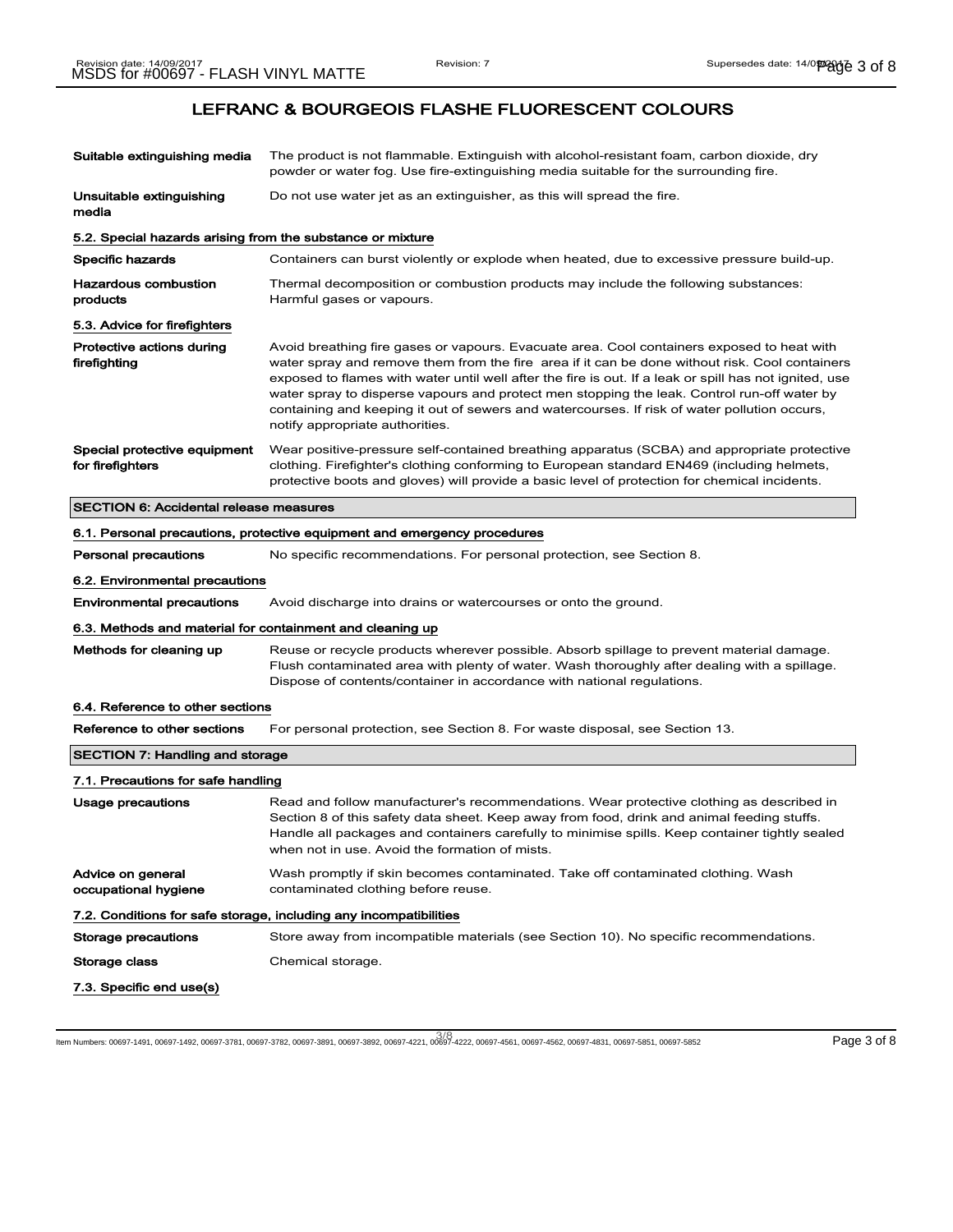| Specific end use(s)                                                                                                                                                                      | The identified uses for this product are detailed in Section 1.2.                                                                                                                                |  |
|------------------------------------------------------------------------------------------------------------------------------------------------------------------------------------------|--------------------------------------------------------------------------------------------------------------------------------------------------------------------------------------------------|--|
| <b>SECTION 8: Exposure Controls/personal protection</b>                                                                                                                                  |                                                                                                                                                                                                  |  |
| 8.1. Control parameters<br>Occupational exposure limits                                                                                                                                  |                                                                                                                                                                                                  |  |
| mono propylene glycol                                                                                                                                                                    |                                                                                                                                                                                                  |  |
| Long-term exposure limit (8-hour TWA): WEL 10 mg/m <sup>3</sup><br>particulate<br>Long-term exposure limit (8-hour TWA): WEL 150 ppm 474 mg/m <sup>3</sup> total vapour and particulates |                                                                                                                                                                                                  |  |
| <b>FORMALDEHYDE %</b>                                                                                                                                                                    |                                                                                                                                                                                                  |  |
| Long-term exposure limit (8-hour TWA): MEL 2 ppm 2.5 mg/m <sup>3</sup><br>Short-term exposure limit (15-minute): MEL 2 ppm 2.5 mg/m <sup>3</sup><br>WEL = Workplace Exposure Limit       |                                                                                                                                                                                                  |  |
| 8.2. Exposure controls                                                                                                                                                                   |                                                                                                                                                                                                  |  |
| Appropriate engineering<br>controls                                                                                                                                                      | No specific ventilation requirements.                                                                                                                                                            |  |
| Eye/face protection                                                                                                                                                                      | No specific eye protection required during normal use. Large Spillages: Eyewear complying<br>with an approved standard should be worn if a risk assessment indicates eye contact is<br>possible. |  |
| <b>Hand protection</b>                                                                                                                                                                   | No specific hand protection recommended.                                                                                                                                                         |  |
| Other skin and body<br>protection                                                                                                                                                        | No specific recommendations                                                                                                                                                                      |  |
| Hygiene measures                                                                                                                                                                         | Wash hands thoroughly after handling. Do not eat, drink or smoke when using this product.<br>Wash contaminated clothing before reuse.                                                            |  |
| <b>Respiratory protection</b>                                                                                                                                                            | No specific recommendations. Provide adequate ventilation. Large Spillages: If ventilation is<br>inadequate, suitable respiratory protection must be worn.                                       |  |
| <b>Environmental exposure</b><br>controls                                                                                                                                                | Not regarded as dangerous for the environment.                                                                                                                                                   |  |
| <b>SECTION 9: Physical and Chemical Properties</b>                                                                                                                                       |                                                                                                                                                                                                  |  |
| 9.1. Information on basic physical and chemical properties                                                                                                                               |                                                                                                                                                                                                  |  |
| Appearance                                                                                                                                                                               | Paste                                                                                                                                                                                            |  |
| Colour                                                                                                                                                                                   | Various colours.                                                                                                                                                                                 |  |
| Odour                                                                                                                                                                                    | No characteristic odour.                                                                                                                                                                         |  |
| рH                                                                                                                                                                                       | pH (concentrated solution): 9-10                                                                                                                                                                 |  |
| Initial boiling point and range                                                                                                                                                          | $> 100^{\circ}$ C @ 760 mm Hg                                                                                                                                                                    |  |
| Vapour density                                                                                                                                                                           | >1                                                                                                                                                                                               |  |

**Relative density** 1.1 - 1.4 @ 20°C Solubility(ies) Miscible with water

9.2. Other information SECTION 10: Stability and reactivity

# 10.1. Reactivity

Reactivity See the other subsections of this section for further details.

4/ 8 Item Numbers: 00697-1491, 00697-1492, 00697-3781, 00697-3782, 00697-3891, 00697-3892, 00697-4221, 00697-4222, 00697-4561, 00697-4562, 00697-4831, 00697-5851, 00697-5852 Page 4 of 8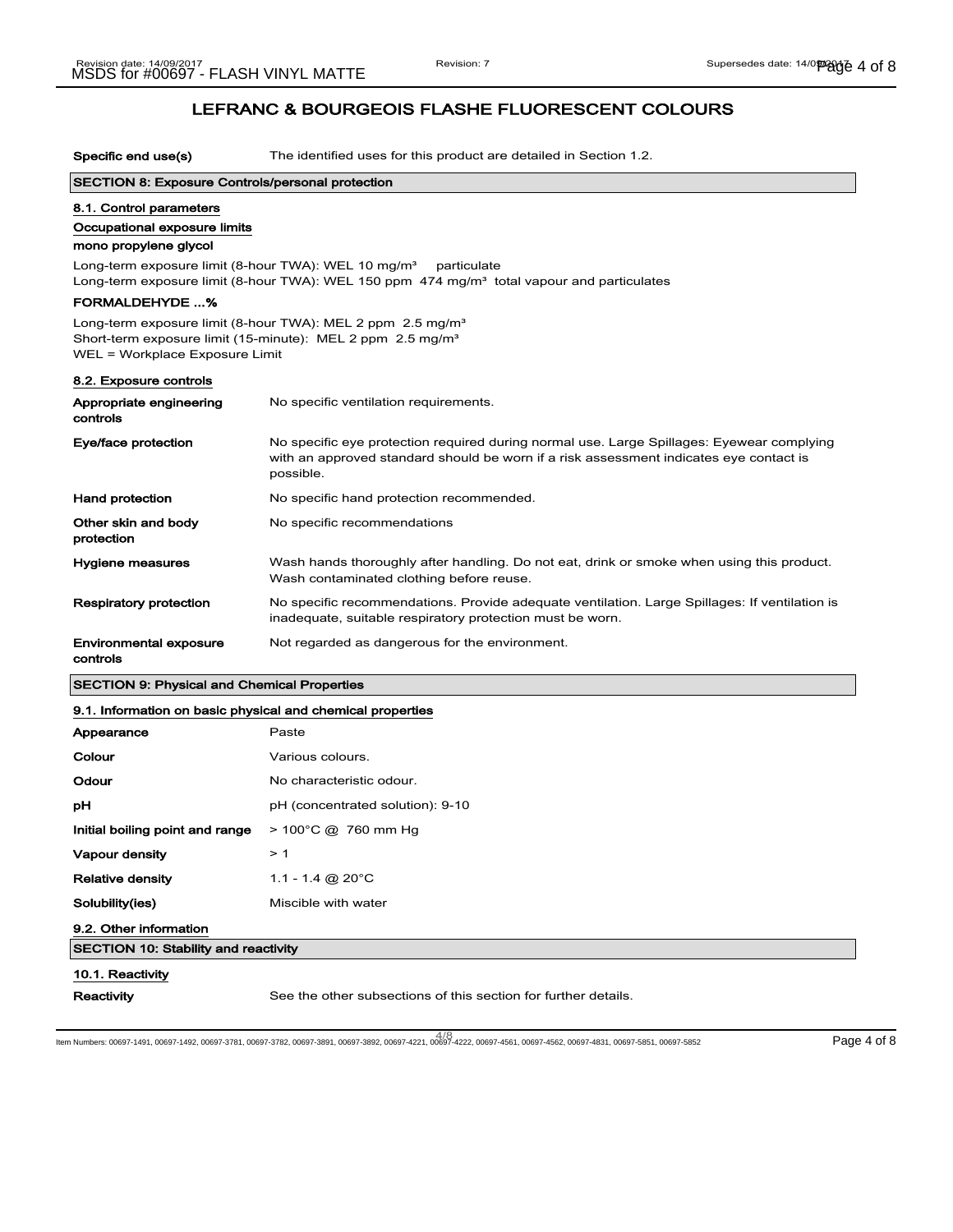| 10.2. Chemical stability                                            |                                                                                                                                                                         |
|---------------------------------------------------------------------|-------------------------------------------------------------------------------------------------------------------------------------------------------------------------|
| Stability                                                           | Stable at normal ambient temperatures and when used as recommended. Stable under the<br>prescribed storage conditions.                                                  |
| 10.3. Possibility of hazardous reactions                            |                                                                                                                                                                         |
| Possibility of hazardous<br>reactions                               | No potentially hazardous reactions known.                                                                                                                               |
| 10.4. Conditions to avoid                                           |                                                                                                                                                                         |
| <b>Conditions to avoid</b>                                          | There are no known conditions that are likely to result in a hazardous situation.                                                                                       |
| 10.5. Incompatible materials                                        |                                                                                                                                                                         |
| Materials to avoid                                                  | No specific material or group of materials is likely to react with the product to produce a<br>hazardous situation.                                                     |
| 10.6. Hazardous decomposition products                              |                                                                                                                                                                         |
| Hazardous decomposition<br>products                                 | Does not decompose when used and stored as recommended. Thermal decomposition or<br>combustion products may include the following substances: Harmful gases or vapours. |
| <b>SECTION 11: Toxicological information</b>                        |                                                                                                                                                                         |
| 11.1. Information on toxicological effects                          |                                                                                                                                                                         |
| Toxicological effects                                               | Not regarded as a health hazard under current legislation.                                                                                                              |
| Acute toxicity - oral<br>Notes (oral LD <sub>50</sub> )             | Based on available data the classification criteria are not met.                                                                                                        |
| Acute toxicity - dermal<br>Notes (dermal LDso)                      | Based on available data the classification criteria are not met.                                                                                                        |
| Acute toxicity - inhalation<br>Notes (inhalation LC <sub>50</sub> ) | Based on available data the classification criteria are not met.                                                                                                        |
| Skin corrosion/irritation<br>Animal data                            | Based on available data the classification criteria are not met.                                                                                                        |
| Serious eye damage/irritation<br>Serious eye damage/irritation      | Based on available data the classification criteria are not met.                                                                                                        |
| Respiratory sensitisation<br><b>Respiratory sensitisation</b>       | Based on available data the classification criteria are not met.                                                                                                        |
| Skin sensitisation<br>Skin sensitisation                            | Based on available data the classification criteria are not met.                                                                                                        |
| Germ cell mutagenicity<br>Genotoxicity - in vitro                   | Based on available data the classification criteria are not met.                                                                                                        |
| Carcinogenicity<br>Carcinogenicity                                  | Based on available data the classification criteria are not met.                                                                                                        |
| <b>IARC carcinogenicity</b>                                         | None of the ingredients are listed or exempt.                                                                                                                           |
| Reproductive toxicity<br>Reproductive toxicity - fertility          | Based on available data the classification criteria are not met.                                                                                                        |
| Reproductive toxicity -<br>development                              | Based on available data the classification criteria are not met.                                                                                                        |

5/ 8 Item Numbers: 00697-1491, 00697-1492, 00697-3781, 00697-3782, 00697-3891, 00697-3892, 00697-4221, 00697-4222, 00697-4561, 00697-4562, 00697-4831, 00697-5851, 00697-5852 Page 5 of 8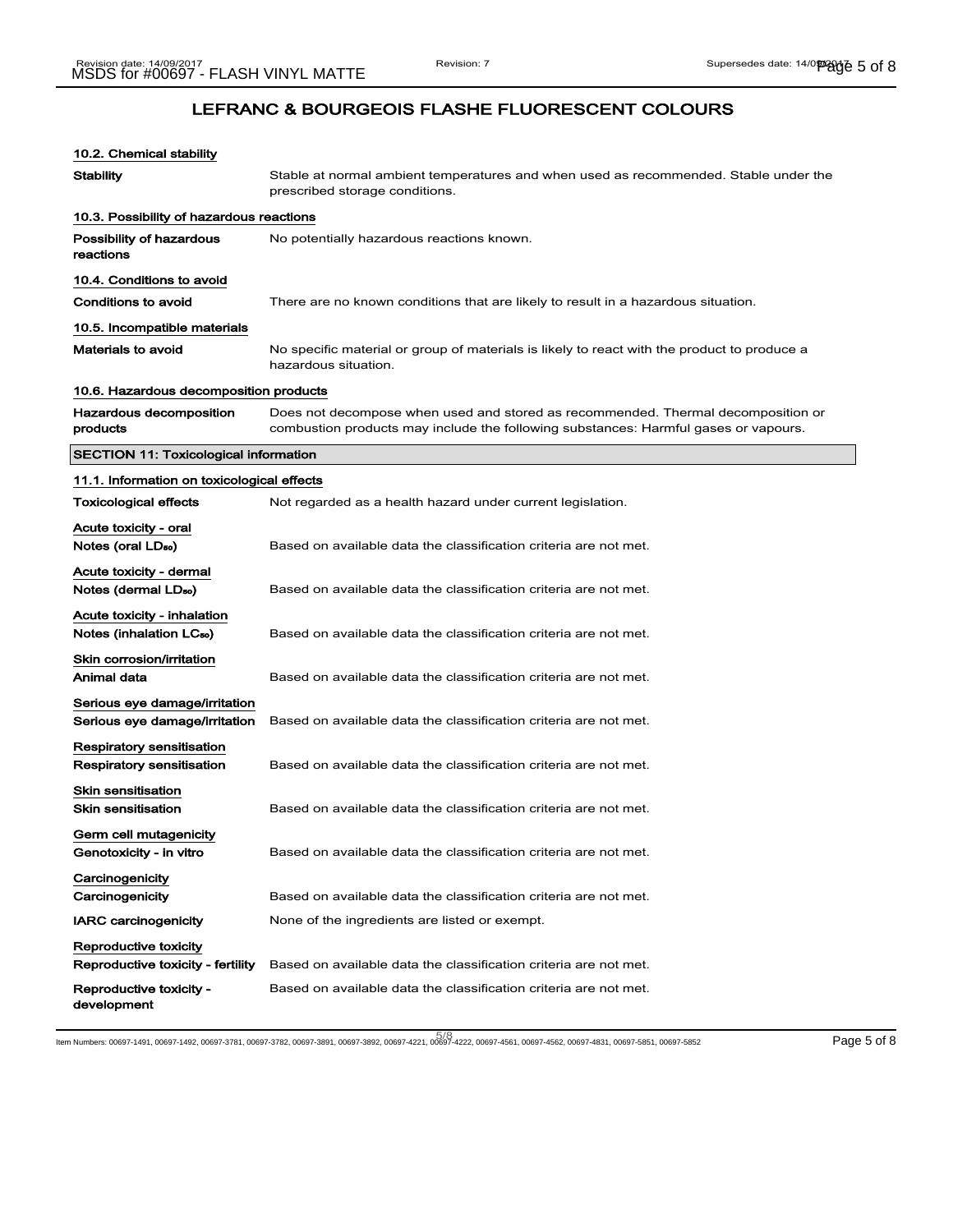| Specific target organ toxicity - single exposure   |                                                                                                                                                                                                 |
|----------------------------------------------------|-------------------------------------------------------------------------------------------------------------------------------------------------------------------------------------------------|
| STOT - single exposure                             | Not classified as a specific target organ toxicant after a single exposure.                                                                                                                     |
| Specific target organ toxicity - repeated exposure |                                                                                                                                                                                                 |
| STOT - repeated exposure                           | Not classified as a specific target organ toxicant after repeated exposure.                                                                                                                     |
| Aspiration hazard                                  |                                                                                                                                                                                                 |
| <b>Aspiration hazard</b>                           | Based on available data the classification criteria are not met.                                                                                                                                |
| General information                                | No specific health hazards known. The severity of the symptoms described will vary<br>dependent on the concentration and the length of exposure.                                                |
| Inhalation                                         | No specific symptoms known. Spray/mists may cause respiratory tract irritation.                                                                                                                 |
| Ingestion                                          | No specific symptoms known. May cause discomfort if swallowed.                                                                                                                                  |
| <b>Skin contact</b>                                | No specific symptoms known. May cause discomfort.                                                                                                                                               |
| Eye contact                                        | No specific symptoms known. May be slightly irritating to eyes.                                                                                                                                 |
| Acute and chronic health<br>hazards                | No specific health hazards known.                                                                                                                                                               |
| Route of entry                                     | Ingestion Inhalation Skin and/or eye contact                                                                                                                                                    |
| <b>Target organs</b>                               | No specific target organs known.                                                                                                                                                                |
| <b>SECTION 12: Ecological Information</b>          |                                                                                                                                                                                                 |
| Ecotoxicity                                        | Not regarded as dangerous for the environment. However, large or frequent spills may have<br>hazardous effects on the environment.                                                              |
| 12.1. Toxicity                                     |                                                                                                                                                                                                 |
| Toxicity                                           | Based on available data the classification criteria are not met.                                                                                                                                |
| 12.2. Persistence and degradability                |                                                                                                                                                                                                 |
|                                                    | Persistence and degradability The degradability of the product is not known.                                                                                                                    |
| 12.3. Bioaccumulative potential                    |                                                                                                                                                                                                 |
| Bioaccumulative potential                          | No data available on bioaccumulation.                                                                                                                                                           |
| 12.4. Mobility in soil                             |                                                                                                                                                                                                 |
| <b>Mobility</b>                                    | No data available.                                                                                                                                                                              |
| 12.5. Results of PBT and vPvB assessment           |                                                                                                                                                                                                 |
| 12.6. Other adverse effects                        |                                                                                                                                                                                                 |
| Other adverse effects                              | None known.                                                                                                                                                                                     |
| <b>SECTION 13: Disposal considerations</b>         |                                                                                                                                                                                                 |
| 13.1. Waste treatment methods                      |                                                                                                                                                                                                 |
| General information                                | The generation of waste should be minimised or avoided wherever possible. Reuse or recycle<br>products wherever possible. This material and its container must be disposed of in a safe<br>way. |
| Disposal methods                                   | Dispose of waste to licensed waste disposal site in accordance with the requirements of the<br>local Waste Disposal Authority.                                                                  |

6/ 8 Item Numbers: 00697-1491, 00697-1492, 00697-3781, 00697-3782, 00697-3891, 00697-3892, 00697-4221, 00697-4222, 00697-4561, 00697-4562, 00697-4831, 00697-5851, 00697-5852 Page 6 of 8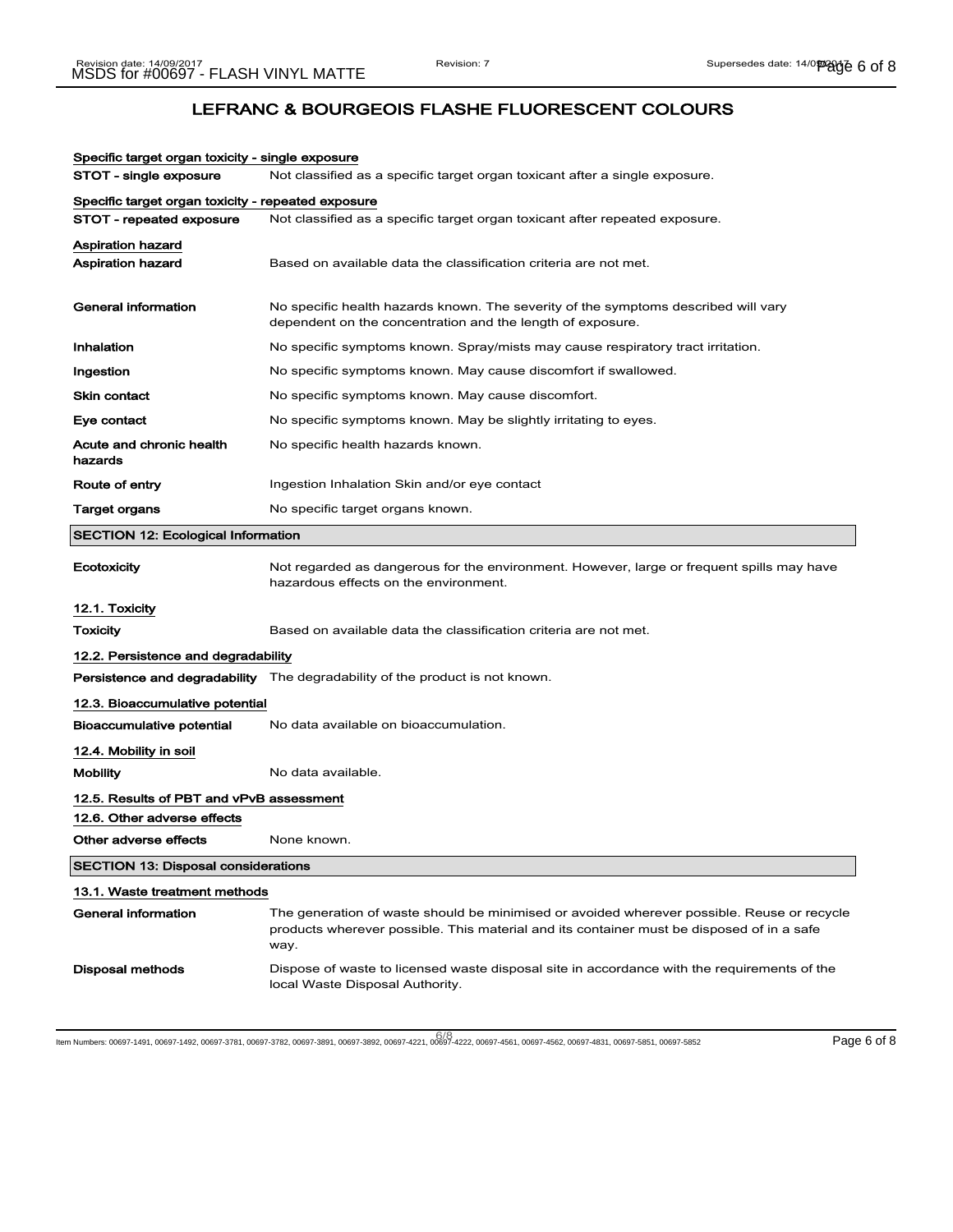| <b>Waste class</b>                                                                                   | 08 01 12 waste paint and varnish other than those mentioned in 08 01 11                                                                                                                                                                                                                                                                                                                                                                                              |
|------------------------------------------------------------------------------------------------------|----------------------------------------------------------------------------------------------------------------------------------------------------------------------------------------------------------------------------------------------------------------------------------------------------------------------------------------------------------------------------------------------------------------------------------------------------------------------|
| <b>SECTION 14: Transport information</b>                                                             |                                                                                                                                                                                                                                                                                                                                                                                                                                                                      |
| General                                                                                              | Not regulated.                                                                                                                                                                                                                                                                                                                                                                                                                                                       |
| Road transport notes                                                                                 | Not classified.                                                                                                                                                                                                                                                                                                                                                                                                                                                      |
| Rail transport notes                                                                                 | Not classified.                                                                                                                                                                                                                                                                                                                                                                                                                                                      |
|                                                                                                      |                                                                                                                                                                                                                                                                                                                                                                                                                                                                      |
| Sea transport notes                                                                                  | Not classified.                                                                                                                                                                                                                                                                                                                                                                                                                                                      |
| Air transport notes                                                                                  | Not classified.                                                                                                                                                                                                                                                                                                                                                                                                                                                      |
| 14.1. UN number                                                                                      |                                                                                                                                                                                                                                                                                                                                                                                                                                                                      |
| 14.2. UN proper shipping name                                                                        |                                                                                                                                                                                                                                                                                                                                                                                                                                                                      |
| 14.3. Transport hazard class(es)                                                                     |                                                                                                                                                                                                                                                                                                                                                                                                                                                                      |
| 14.4. Packing group<br>14.5. Environmental hazards                                                   |                                                                                                                                                                                                                                                                                                                                                                                                                                                                      |
| 14.6. Special precautions for user                                                                   |                                                                                                                                                                                                                                                                                                                                                                                                                                                                      |
|                                                                                                      | 14.7. Transport in bulk according to Annex II of MARPOL and the IBC Code                                                                                                                                                                                                                                                                                                                                                                                             |
| <b>SECTION 15: Regulatory information</b>                                                            |                                                                                                                                                                                                                                                                                                                                                                                                                                                                      |
| 15.1. Safety, health and environmental regulations/legislation specific for the substance or mixture |                                                                                                                                                                                                                                                                                                                                                                                                                                                                      |
| <b>National regulations</b>                                                                          | Health and Safety at Work etc. Act 1974 (as amended).<br>The Carriage of Dangerous Goods and Use of Transportable Pressure Equipment<br>Regulations 2009 (SI 2009 No. 1348) (as amended) ["CDG 2009"].<br>EH40/2005 Workplace exposure limits.                                                                                                                                                                                                                       |
| <b>EU</b> legislation                                                                                | Regulation (EC) No 1907/2006 of the European Parliament and of the Council of 18<br>December 2006 concerning the Registration, Evaluation, Authorisation and Restriction of<br>Chemicals (REACH) (as amended).<br>Commission Regulation (EU) No 2015/830 of 28 May 2015.<br>Regulation (EC) No 1272/2008 of the European Parliament and of the Council of 16<br>December 2008 on classification, labelling and packaging of substances and mixtures (as<br>amended). |
| 15.2. Chemical safety assessment                                                                     |                                                                                                                                                                                                                                                                                                                                                                                                                                                                      |
| No chemical safety assessment has been carried out.                                                  |                                                                                                                                                                                                                                                                                                                                                                                                                                                                      |
| Inventories                                                                                          |                                                                                                                                                                                                                                                                                                                                                                                                                                                                      |

#### EU - EINECS/ELINCS

None of the ingredients are listed or exempt.

#### SECTION 16: Other information